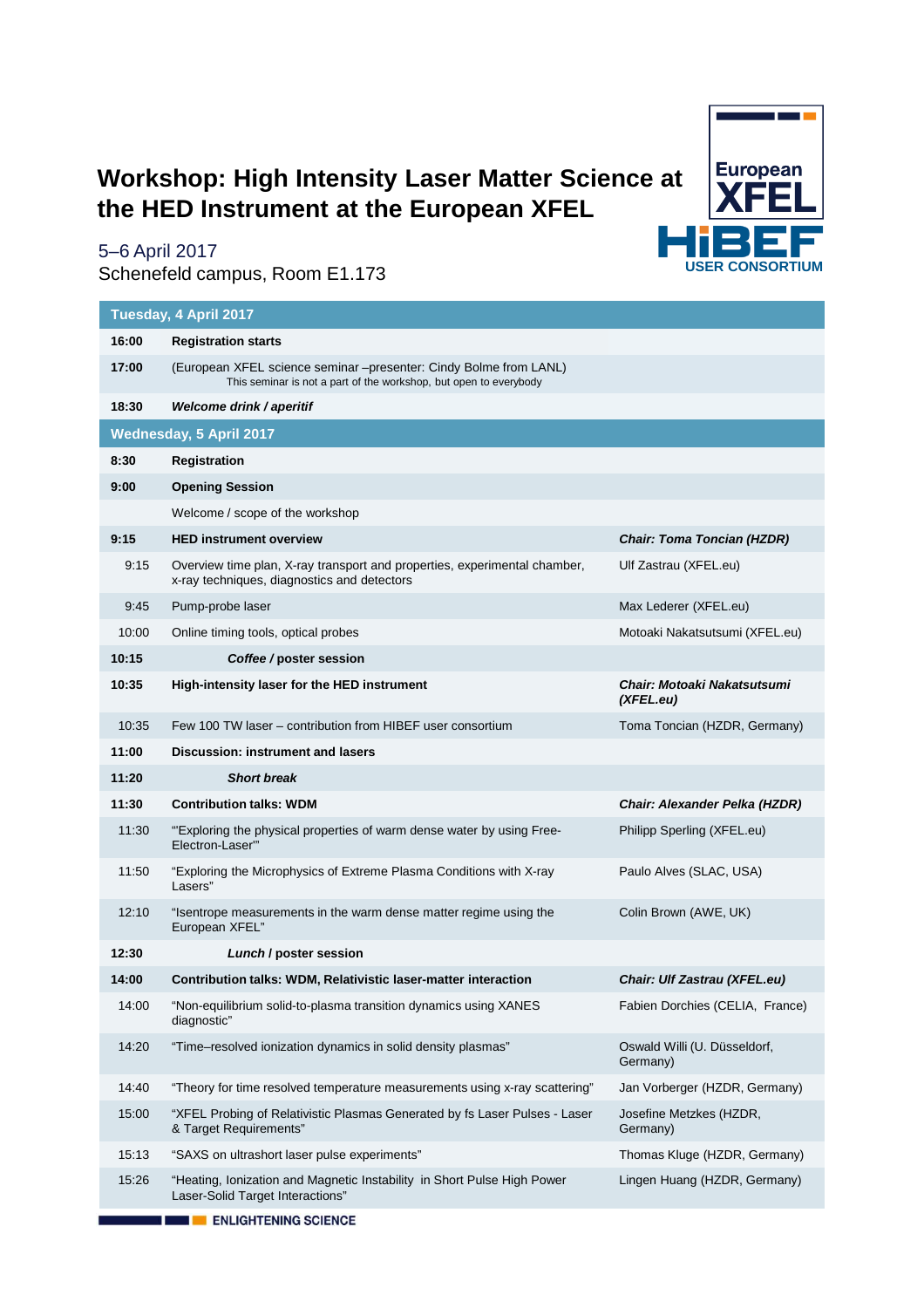| 15:40 | Coffee / poster session                                                                                                                                                                                                    |                                                                |  |  |  |
|-------|----------------------------------------------------------------------------------------------------------------------------------------------------------------------------------------------------------------------------|----------------------------------------------------------------|--|--|--|
| 16:10 | Contribution talks: Relativistic laser-matter interaction, activities in<br>other facilities                                                                                                                               | <b>Chair: Sebastian Göde</b><br>(XFEL.eu)                      |  |  |  |
|       | "XFEL experiments exploiting nonlinear processes in relativistic laser plasmas"                                                                                                                                            | Christian Rödel (U. Jena,<br>Germany)                          |  |  |  |
|       | "Laser absorption in nano-structured plasma target: ultra-high energy density"                                                                                                                                             | Alexander Pukhov (U.<br>Düsseldolf, Germany)                   |  |  |  |
|       | "Characterizing surfaces and interfaces of excited matter by X-ray<br>reflectometry"                                                                                                                                       | Christian Gutt (U. Siegen,<br>Germany)                         |  |  |  |
|       | "Scientific and diagnostic synergies between XFEL & relativistic-transparent<br>laser plasmas"                                                                                                                             | Juan Fernandez (LANL, USA)                                     |  |  |  |
|       | "Experimental platform for HED sciences using high-intensity optical lasers at<br>the SACLA XFEL facility"                                                                                                                 | Toshinori Yabuuchi (SACLA,<br>Japan)                           |  |  |  |
| 17:30 | <b>Discussion</b>                                                                                                                                                                                                          |                                                                |  |  |  |
| 18:30 | Reception and dinner at the XFEL campus / poster session                                                                                                                                                                   |                                                                |  |  |  |
|       | Thursday, 6 April 2017                                                                                                                                                                                                     |                                                                |  |  |  |
| 9:00  | Contribution talks: Relativistic laser-matter interaction                                                                                                                                                                  | <b>Chair: Mikako Makita</b><br>(XFEL.eu)                       |  |  |  |
| 9:00  | "Relativistic electron transport in transient warm dense matter"                                                                                                                                                           | Paul McKenna (U. Strathclyde,<br>UK)                           |  |  |  |
| 9:20  | "Optically-generated discharge fields for magnetized high-energy-density<br>physics and for particle micro-lensing"                                                                                                        | Joao Santos (CELIA, France)                                    |  |  |  |
| 9:40  | "X-ray scattering and diffraction from samples driven by ultra-intense lasers:<br>examples and lessons learned from LCLS and SACLA"                                                                                        | Dominik Kraus (HZDR,<br>Germany)                               |  |  |  |
| 10:00 | Coffee / poster session                                                                                                                                                                                                    |                                                                |  |  |  |
| 10:30 | Contribution talks: Relativistic laser-matter interaction                                                                                                                                                                  | <b>Chair: Thomas Cowan (HZDR)</b>                              |  |  |  |
| 10:30 | "X-ray polarimetry of high-intensity laser-driven phenomena"                                                                                                                                                               | Hans-Peter Schlenvoigt (HZDR,<br>Germany)                      |  |  |  |
| 10:50 | "Light-by-Light Scattering"                                                                                                                                                                                                | Thomas Heinzl (U. Plymouth,<br>UK)                             |  |  |  |
| 11:10 | "Pair-production and Compton Scattering in Bi-chromatic Intense Laser and X-<br>ray Pulses"                                                                                                                                | Daniel Seipt (U. Lancaster, UK)                                |  |  |  |
| 11:30 | "Gamma-ray emission enhanced by direct laser acceleration in a laser-driven<br>MT-level magnetic field"                                                                                                                    | Alex Arefiev (U. Texas, USA)                                   |  |  |  |
| 11:50 | <b>Discussion</b>                                                                                                                                                                                                          |                                                                |  |  |  |
| 12:30 | Lunch / poster session                                                                                                                                                                                                     |                                                                |  |  |  |
| 14:00 | Round table: day-1 requirements and paths for future<br>• X-ray properties and diagnostics,<br>• Lasers operation modes,<br>• Laser plasma diagnostics (non X-ray),<br>• High-repetition sample delivery<br>• Other issues | Toma Toncian (HZDR, Germany)<br>Motoaki Nakatsutsumi (XFEL.eu) |  |  |  |
| 15:30 | Coffee / experimental hall tour / poster session                                                                                                                                                                           |                                                                |  |  |  |
| 17:30 | <b>Final conclusion, remarks</b>                                                                                                                                                                                           | Toma Toncian (HZDR, Germany)<br>Motoaki Nakatsutsumi (XFEL.eu) |  |  |  |
| 19:00 | Dinner (self payer)                                                                                                                                                                                                        |                                                                |  |  |  |
|       |                                                                                                                                                                                                                            |                                                                |  |  |  |



п